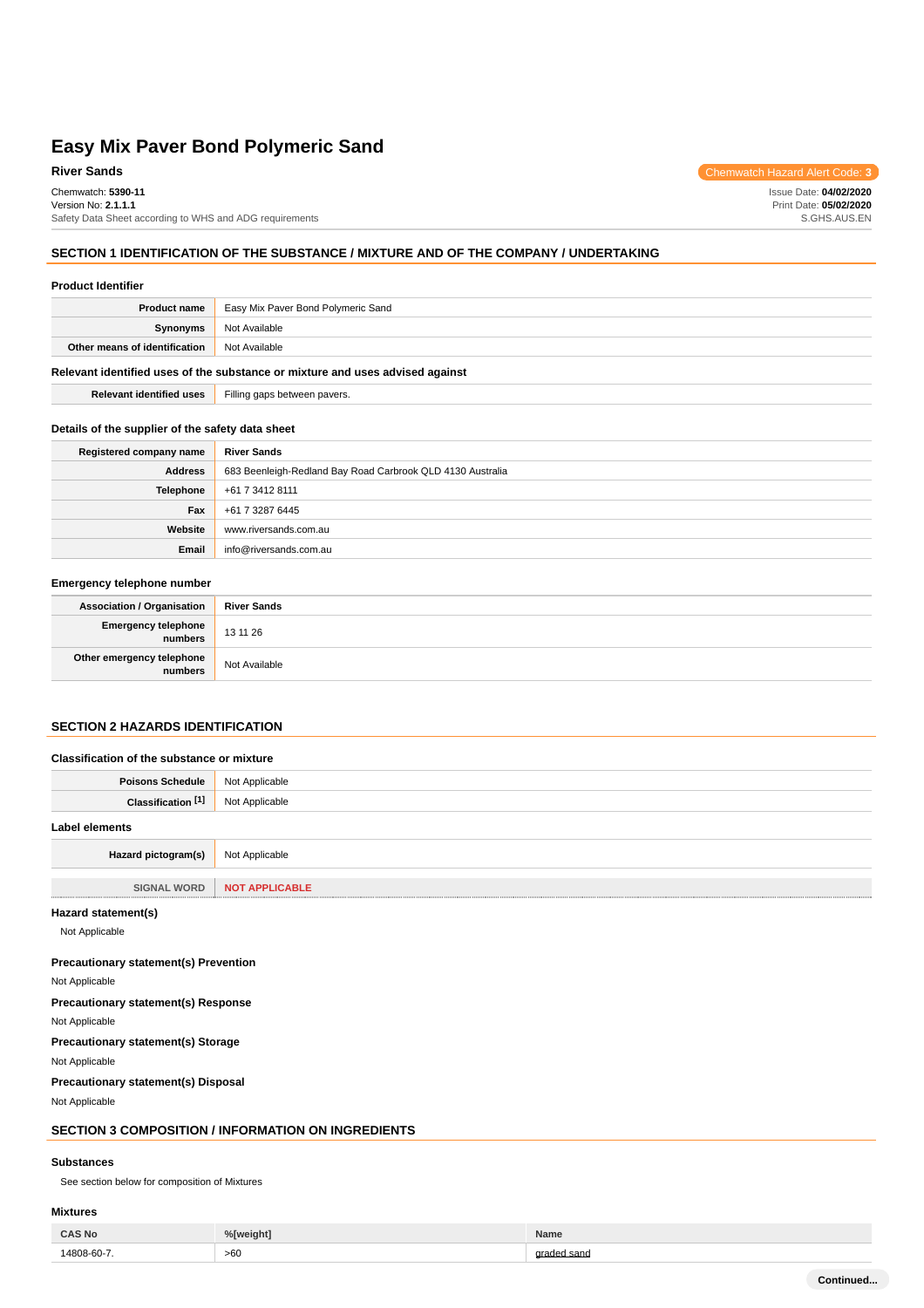## **SECTION 4 FIRST AID MEASURES**

| Description of first aid measures |                                                                                                                                                                                                                                                                                                                                                                                                                                                                                                                                                                                                                                                                                                                                                                                                                                                                                                                                                                                                                                                                                                                                                                                                                                                                                                                                                                                                                                                                                         |
|-----------------------------------|-----------------------------------------------------------------------------------------------------------------------------------------------------------------------------------------------------------------------------------------------------------------------------------------------------------------------------------------------------------------------------------------------------------------------------------------------------------------------------------------------------------------------------------------------------------------------------------------------------------------------------------------------------------------------------------------------------------------------------------------------------------------------------------------------------------------------------------------------------------------------------------------------------------------------------------------------------------------------------------------------------------------------------------------------------------------------------------------------------------------------------------------------------------------------------------------------------------------------------------------------------------------------------------------------------------------------------------------------------------------------------------------------------------------------------------------------------------------------------------------|
| <b>Eye Contact</b>                | If this product comes in contact with the eyes:<br>Immediately hold eyelids apart and flush the eye continuously with running water.<br>Ensure complete irrigation of the eye by keeping eyelids apart and away from eye and moving the eyelids by occasionally lifting the upper<br>and lower lids.<br>► Continue flushing until advised to stop by the Poisons Information Centre or a doctor, or for at least 15 minutes.<br>Transport to hospital or doctor without delay.<br>▶ Removal of contact lenses after an eye injury should only be undertaken by skilled personnel.                                                                                                                                                                                                                                                                                                                                                                                                                                                                                                                                                                                                                                                                                                                                                                                                                                                                                                       |
| <b>Skin Contact</b>               | If skin or hair contact occurs:<br>Immediately flush body and clothes with large amounts of water, using safety shower if available.<br>• Quickly remove all contaminated clothing, including footwear.<br>▶ Wash skin and hair with running water. Continue flushing with water until advised to stop by the Poisons Information Centre.<br>Transport to hospital, or doctor.                                                                                                                                                                                                                                                                                                                                                                                                                                                                                                                                                                                                                                                                                                                                                                                                                                                                                                                                                                                                                                                                                                          |
| Inhalation                        | If fumes or combustion products are inhaled remove from contaminated area.<br>Lay patient down. Keep warm and rested.<br>▶ Prostheses such as false teeth, which may block airway, should be removed, where possible, prior to initiating first aid procedures.<br>Apply artificial respiration if not breathing, preferably with a demand valve resuscitator, bag-valve mask device, or pocket mask as trained.<br>Perform CPR if necessary.<br>Transport to hospital, or doctor, without delay.                                                                                                                                                                                                                                                                                                                                                                                                                                                                                                                                                                                                                                                                                                                                                                                                                                                                                                                                                                                       |
| Ingestion                         | ▶ Give a slurry of activated charcoal in water to drink. NEVER GIVE AN UNCONSCIOUS PATIENT WATER TO DRINK.<br>At least 3 tablespoons in a glass of water should be given.<br>Although induction of vomiting may be recommended (IN CONSCIOUS PERSONS ONLY), such a first aid measure is dissuaded due to the<br>risk of aspiration of stomach contents. (i) It is better to take the patient to a doctor who can decide on the necessity and method of emptying<br>the stomach. (ii) Special circumstances may however exist; these include non-availability of charcoal and the ready availability of the doctor.<br>NOTE: If vomiting is induced, lean patient forward or place on left side (head-down position, if possible) to maintain open airway and prevent<br>aspiration.<br>NOTE: Wear protective gloves when inducing vomiting.<br>REFER FOR MEDICAL ATTENTION WITHOUT DELAY.<br>In the mean time, qualified first-aid personnel should treat the patient following observation and employing supportive measures as indicated<br>by the patient's condition.<br>If the services of a medical officer or medical doctor are readily available, the patient should be placed in his/her care and a copy of the SDS<br>should be provided. Further action will be the responsibility of the medical specialist.<br>If medical attention is not available on the worksite or surroundings send the patient to a hospital together with a copy of the SDS.<br>(ICSC20305/20307) |

#### **Indication of any immediate medical attention and special treatment needed**

Treat symptomatically.

## **SECTION 5 FIREFIGHTING MEASURES**

## **Extinguishing media**

- ▶ There is no restriction on the type of extinguisher which may be used.
- Use extinguishing media suitable for surrounding area.

#### **Special hazards arising from the substrate or mixture**

| <b>Fire Incompatibility</b>                                                                                                                                                                                                                                                                                                                                                                                                                                                                                                                                                                            | None known.                                                                                                                                                                                      |  |  |  |  |  |
|--------------------------------------------------------------------------------------------------------------------------------------------------------------------------------------------------------------------------------------------------------------------------------------------------------------------------------------------------------------------------------------------------------------------------------------------------------------------------------------------------------------------------------------------------------------------------------------------------------|--------------------------------------------------------------------------------------------------------------------------------------------------------------------------------------------------|--|--|--|--|--|
| <b>Advice for firefighters</b>                                                                                                                                                                                                                                                                                                                                                                                                                                                                                                                                                                         |                                                                                                                                                                                                  |  |  |  |  |  |
| Alert Fire Brigade and tell them location and nature of hazard.<br>$\blacktriangleright$ Wear breathing apparatus plus protective gloves in the event of a fire.<br>▶ Prevent, by any means available, spillage from entering drains or water courses.<br>• Use fire fighting procedures suitable for surrounding area.<br><b>Fire Fighting</b><br>DO NOT approach containers suspected to be hot.<br>• Cool fire exposed containers with water spray from a protected location.<br>If safe to do so, remove containers from path of fire.<br>Equipment should be thoroughly decontaminated after use. |                                                                                                                                                                                                  |  |  |  |  |  |
| <b>Fire/Explosion Hazard</b>                                                                                                                                                                                                                                                                                                                                                                                                                                                                                                                                                                           | • Non combustible.<br>▶ Not considered a significant fire risk, however containers may burn.<br>Decomposition may produce toxic fumes of:<br>silicon dioxide (SiO2)<br>May emit poisonous fumes. |  |  |  |  |  |
| <b>HAZCHEM</b>                                                                                                                                                                                                                                                                                                                                                                                                                                                                                                                                                                                         | Not Applicable                                                                                                                                                                                   |  |  |  |  |  |

## **SECTION 6 ACCIDENTAL RELEASE MEASURES**

#### **Personal precautions, protective equipment and emergency procedures**

See section 8

#### **Environmental precautions**

See section 12

## **Methods and material for containment and cleaning up**

|                     | • Clean up waste regularly and abnormal spills immediately. |
|---------------------|-------------------------------------------------------------|
| <b>Minor Spills</b> | Avoid breathing dust and contact with skin and eyes.        |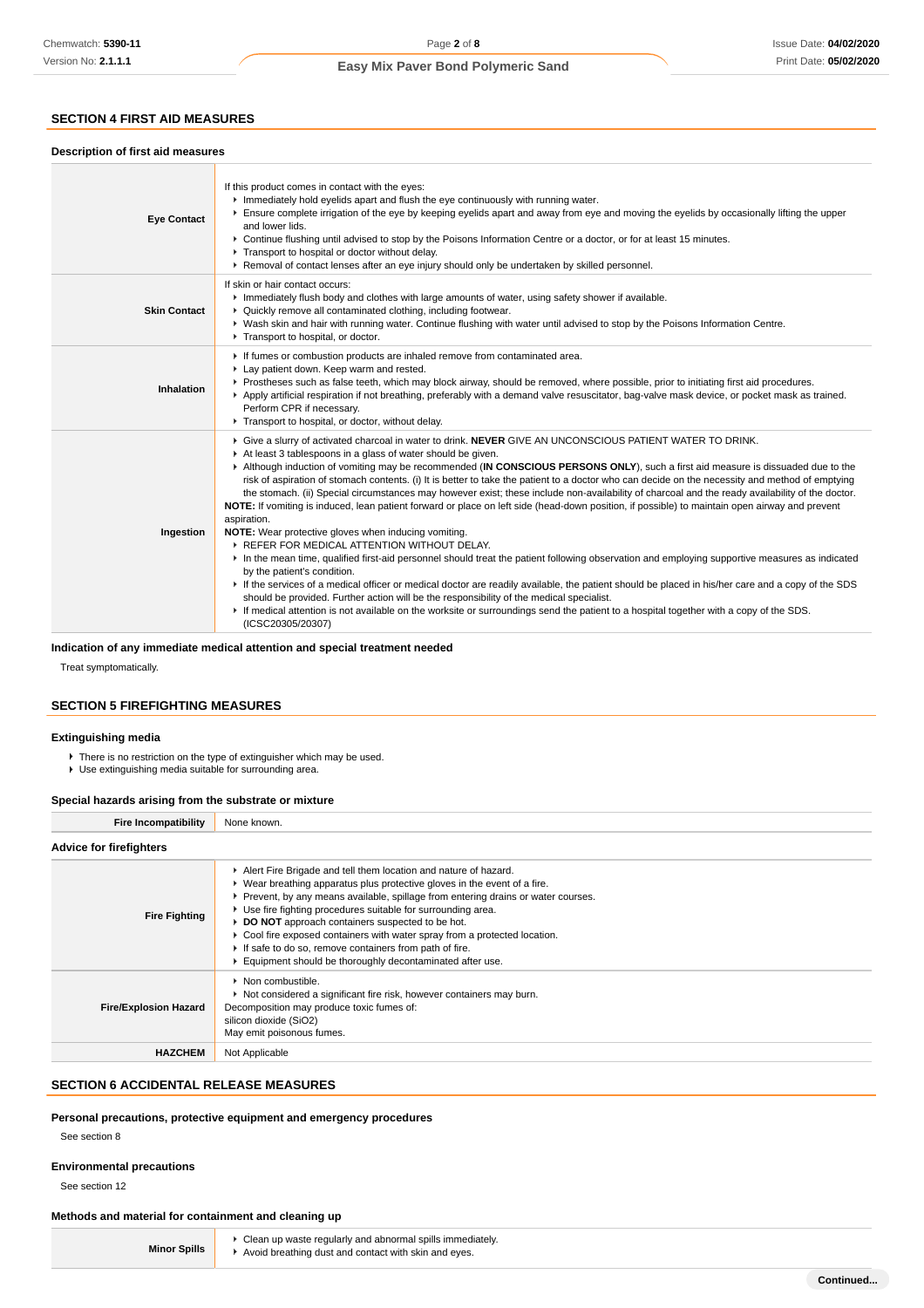|                     | ▶ Wear protective clothing, gloves, safety glasses and dust respirator.<br>▶ Use dry clean up procedures and avoid generating dust.<br>▶ Vacuum up or sweep up. NOTE: Vacuum cleaner must be fitted with an exhaust micro filter (HEPA type) (consider explosion-proof machines<br>designed to be grounded during storage and use).<br>• Dampen with water to prevent dusting before sweeping.<br>▶ Place in suitable containers for disposal.                                                                                                                                                                                                                                                                                                                                                                                                                                                                                                                          |
|---------------------|-------------------------------------------------------------------------------------------------------------------------------------------------------------------------------------------------------------------------------------------------------------------------------------------------------------------------------------------------------------------------------------------------------------------------------------------------------------------------------------------------------------------------------------------------------------------------------------------------------------------------------------------------------------------------------------------------------------------------------------------------------------------------------------------------------------------------------------------------------------------------------------------------------------------------------------------------------------------------|
| <b>Major Spills</b> | • Clear area of personnel and move upwind.<br>Alert Fire Brigade and tell them location and nature of hazard.<br>• Wear full body protective clothing with breathing apparatus.<br>▶ Prevent, by all means available, spillage from entering drains or water courses.<br>• Consider evacuation (or protect in place).<br>▶ No smoking, naked lights or ignition sources.<br>Increase ventilation.<br>▶ Stop leak if safe to do so.<br>• Water spray or fog may be used to disperse / absorb vapour.<br>• Contain or absorb spill with sand, earth or vermiculite.<br>• Collect recoverable product into labelled containers for recycling.<br>• Collect solid residues and seal in labelled drums for disposal.<br>▶ Wash area and prevent runoff into drains.<br>After clean up operations, decontaminate and launder all protective clothing and equipment before storing and re-using.<br>If contamination of drains or waterways occurs, advise emergency services. |

Personal Protective Equipment advice is contained in Section 8 of the SDS.

## **SECTION 7 HANDLING AND STORAGE**

## **Precautions for safe handling**

| Safe handling                                                | Avoid all personal contact, including inhalation.<br>▶ Wear protective clothing when risk of exposure occurs.<br>▶ Use in a well-ventilated area.<br>▶ Prevent concentration in hollows and sumps.<br>DO NOT enter confined spaces until atmosphere has been checked.<br>DO NOT allow material to contact humans, exposed food or food utensils.<br>Avoid contact with incompatible materials.<br>V When handling, DO NOT eat, drink or smoke.<br>▶ Keep containers securely sealed when not in use.<br>Avoid physical damage to containers.<br>Always wash hands with soap and water after handling.<br>▶ Work clothes should be laundered separately. Launder contaminated clothing before re-use.<br>• Use good occupational work practice.             |
|--------------------------------------------------------------|------------------------------------------------------------------------------------------------------------------------------------------------------------------------------------------------------------------------------------------------------------------------------------------------------------------------------------------------------------------------------------------------------------------------------------------------------------------------------------------------------------------------------------------------------------------------------------------------------------------------------------------------------------------------------------------------------------------------------------------------------------|
|                                                              | ▶ Observe manufacturer's storage and handling recommendations contained within this SDS.<br>Atmosphere should be regularly checked against established exposure standards to ensure safe working conditions are maintained.                                                                                                                                                                                                                                                                                                                                                                                                                                                                                                                                |
| Other information                                            | Store in original containers.<br>▶ Keep containers securely sealed.<br>Store in a cool, dry area protected from environmental extremes.<br>Store away from incompatible materials and foodstuff containers.<br>Protect containers against physical damage and check regularly for leaks.<br>▶ Observe manufacturer's storage and handling recommendations contained within this SDS.<br>For major quantities:<br>▶ Consider storage in bunded areas - ensure storage areas are isolated from sources of community water (including stormwater, ground<br>water, lakes and streams}.<br>Ensure that accidental discharge to air or water is the subject of a contingency disaster management plan; this may require consultation with<br>local authorities. |
| Conditions for safe storage, including any incompatibilities |                                                                                                                                                                                                                                                                                                                                                                                                                                                                                                                                                                                                                                                                                                                                                            |

| Suitable container      | Multi-ply paper bag with sealed plastic liner or heavy gauge plastic bag.                                                                                                                                                                                |
|-------------------------|----------------------------------------------------------------------------------------------------------------------------------------------------------------------------------------------------------------------------------------------------------|
|                         | NOTE: Bags should be stacked, blocked, interlocked, and limited in height so that they are stable and secure against sliding or collapse. Check<br>that all containers are clearly labelled and free from leaks. Packing as recommended by manufacturer. |
| Storage incompatibility | Avoid strong acids, bases.                                                                                                                                                                                                                               |

## **SECTION 8 EXPOSURE CONTROLS / PERSONAL PROTECTION**

## **Control parameters**

## **OCCUPATIONAL EXPOSURE LIMITS (OEL)**

#### **INGREDIENT DATA**

| Source                       | Ingredient           | <b>Material name</b>                           | <b>TWA</b>      | <b>STEL</b>         |        | Peak              |               | <b>Notes</b> |  |
|------------------------------|----------------------|------------------------------------------------|-----------------|---------------------|--------|-------------------|---------------|--------------|--|
| Australia Exposure Standards | graded sand          | Silica - Crystalline: Quartz (respirable dust) | $0.05$ mg/m $3$ | Not Available       |        | Not Available     | Not Available |              |  |
| <b>EMERGENCY LIMITS</b>      |                      |                                                |                 |                     |        |                   |               |              |  |
| Ingredient                   | <b>Material name</b> |                                                | TEEL-1          |                     | TEEL-2 |                   |               | TEEL-3       |  |
| graded sand                  |                      | Silica, crystalline-quartz; (Silicon dioxide)  |                 | $0.075$ mg/m $3$    |        | $33 \text{ mg/m}$ |               | 200 mg/m3    |  |
|                              |                      |                                                |                 |                     |        |                   |               |              |  |
| Ingredient                   | <b>Original IDLH</b> |                                                |                 | <b>Revised IDLH</b> |        |                   |               |              |  |
| graded sand                  | 25 mg/m3 / 50 mg/m3  |                                                | Not Available   |                     |        |                   |               |              |  |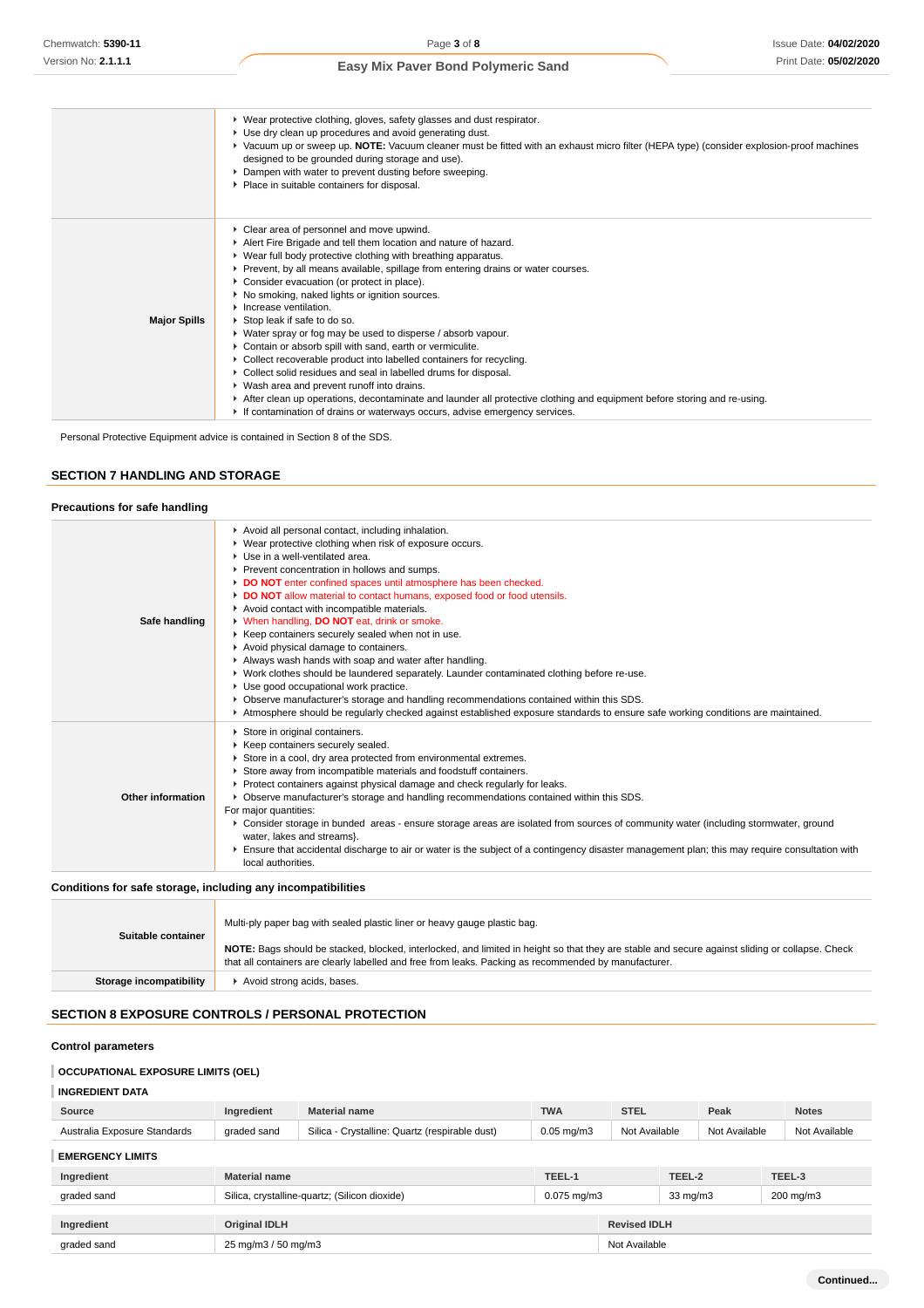| <b>Exposure controls</b>            |                                                                                                                                                                                                                                                                                                                                                                                                                                                                                                                                                                                                                                                                                                                                                                                                                                                                                                                                                                                                                                                                                                                                                                                                                                                                                                                                                                                                                                                                                                                                                                                                                                                                                                                                                                                                                                                                                                                                                                                                                                                                                                                                                                                                                                                                                                                                                                                                                                                                                                                                                                                                                                                                                                                                                                                                                                                                                                                                                                                                                                                                                                                                                                                                                                                                                                                                                                                                  |
|-------------------------------------|--------------------------------------------------------------------------------------------------------------------------------------------------------------------------------------------------------------------------------------------------------------------------------------------------------------------------------------------------------------------------------------------------------------------------------------------------------------------------------------------------------------------------------------------------------------------------------------------------------------------------------------------------------------------------------------------------------------------------------------------------------------------------------------------------------------------------------------------------------------------------------------------------------------------------------------------------------------------------------------------------------------------------------------------------------------------------------------------------------------------------------------------------------------------------------------------------------------------------------------------------------------------------------------------------------------------------------------------------------------------------------------------------------------------------------------------------------------------------------------------------------------------------------------------------------------------------------------------------------------------------------------------------------------------------------------------------------------------------------------------------------------------------------------------------------------------------------------------------------------------------------------------------------------------------------------------------------------------------------------------------------------------------------------------------------------------------------------------------------------------------------------------------------------------------------------------------------------------------------------------------------------------------------------------------------------------------------------------------------------------------------------------------------------------------------------------------------------------------------------------------------------------------------------------------------------------------------------------------------------------------------------------------------------------------------------------------------------------------------------------------------------------------------------------------------------------------------------------------------------------------------------------------------------------------------------------------------------------------------------------------------------------------------------------------------------------------------------------------------------------------------------------------------------------------------------------------------------------------------------------------------------------------------------------------------------------------------------------------------------------------------------------------|
| Appropriate engineering<br>controls | Engineering controls are used to remove a hazard or place a barrier between the worker and the hazard. Well-designed engineering controls can<br>be highly effective in protecting workers and will typically be independent of worker interactions to provide this high level of protection.<br>The basic types of engineering controls are:<br>Process controls which involve changing the way a job activity or process is done to reduce the risk.<br>Enclosure and/or isolation of emission source which keeps a selected hazard "physically" away from the worker and ventilation that strategically<br>"adds" and "removes" air in the work environment. Ventilation can remove or dilute an air contaminant if designed properly. The design of a<br>ventilation system must match the particular process and chemical or contaminant in use.<br>Employers may need to use multiple types of controls to prevent employee overexposure.<br>Employees exposed to confirmed human carcinogens should be authorized to do so by the employer, and work in a regulated area.<br>▶ Work should be undertaken in an isolated system such as a "glove-box". Employees should wash their hands and arms upon completion of<br>the assigned task and before engaging in other activities not associated with the isolated system.<br>▶ Within regulated areas, the carcinogen should be stored in sealed containers, or enclosed in a closed system, including piping systems, with<br>any sample ports or openings closed while the carcinogens are contained within.<br>• Open-vessel systems are prohibited.<br>Each operation should be provided with continuous local exhaust ventilation so that air movement is always from ordinary work areas to the<br>operation.<br>Exhaust air should not be discharged to regulated areas, non-regulated areas or the external environment unless decontaminated. Clean<br>make-up air should be introduced in sufficient volume to maintain correct operation of the local exhaust system.<br>For maintenance and decontamination activities, authorized employees entering the area should be provided with and required to wear<br>clean, impervious garments, including gloves, boots and continuous-air supplied hood. Prior to removing protective garments the employee<br>should undergo decontamination and be required to shower upon removal of the garments and hood.<br>▶ Except for outdoor systems, regulated areas should be maintained under negative pressure (with respect to non-regulated areas).<br>▶ Local exhaust ventilation requires make-up air be supplied in equal volumes to replaced air.<br>Laboratory hoods must be designed and maintained so as to draw air inward at an average linear face velocity of 0.76 m/sec with a minimum<br>of 0.64 m/sec. Design and construction of the fume hood requires that insertion of any portion of the employees body, other than hands and<br>arms, be disallowed.                                                                                                                                                                                                                                                                                                                                                                                                          |
| <b>Personal protection</b>          |                                                                                                                                                                                                                                                                                                                                                                                                                                                                                                                                                                                                                                                                                                                                                                                                                                                                                                                                                                                                                                                                                                                                                                                                                                                                                                                                                                                                                                                                                                                                                                                                                                                                                                                                                                                                                                                                                                                                                                                                                                                                                                                                                                                                                                                                                                                                                                                                                                                                                                                                                                                                                                                                                                                                                                                                                                                                                                                                                                                                                                                                                                                                                                                                                                                                                                                                                                                                  |
| Eye and face protection             | ▶ Safety glasses with unperforated side shields may be used where continuous eye protection is desirable, as in laboratories; spectacles are<br>not sufficient where complete eye protection is needed such as when handling bulk-quantities, where there is a danger of splashing, or if the<br>material may be under pressure.<br>▶ Chemical goggles whenever there is a danger of the material coming in contact with the eyes; goggles must be properly fitted.<br>Full face shield (20 cm, 8 in minimum) may be required for supplementary but never for primary protection of eyes; these afford face<br>protection.<br>Alternatively a gas mask may replace splash goggles and face shields.<br>Contact lenses may pose a special hazard; soft contact lenses may absorb and concentrate irritants. A written policy document, describing<br>the wearing of lenses or restrictions on use, should be created for each workplace or task. This should include a review of lens absorption<br>and adsorption for the class of chemicals in use and an account of injury experience. Medical and first-aid personnel should be trained in<br>their removal and suitable equipment should be readily available. In the event of chemical exposure, begin eye irrigation immediately and<br>remove contact lens as soon as practicable. Lens should be removed at the first signs of eye redness or irritation - lens should be removed in<br>a clean environment only after workers have washed hands thoroughly. [CDC NIOSH Current Intelligence Bulletin 59], [AS/NZS 1336 or<br>national equivalent]                                                                                                                                                                                                                                                                                                                                                                                                                                                                                                                                                                                                                                                                                                                                                                                                                                                                                                                                                                                                                                                                                                                                                                                                                                                                                                                                                                                                                                                                                                                                                                                                                                                                                                                                                                                       |
| <b>Skin protection</b>              | See Hand protection below                                                                                                                                                                                                                                                                                                                                                                                                                                                                                                                                                                                                                                                                                                                                                                                                                                                                                                                                                                                                                                                                                                                                                                                                                                                                                                                                                                                                                                                                                                                                                                                                                                                                                                                                                                                                                                                                                                                                                                                                                                                                                                                                                                                                                                                                                                                                                                                                                                                                                                                                                                                                                                                                                                                                                                                                                                                                                                                                                                                                                                                                                                                                                                                                                                                                                                                                                                        |
| <b>Hands/feet protection</b>        | ▶ Elbow length PVC gloves<br>The selection of suitable gloves does not only depend on the material, but also on further marks of quality which vary from manufacturer to<br>manufacturer. Where the chemical is a preparation of several substances, the resistance of the glove material can not be calculated in advance<br>and has therefore to be checked prior to the application.<br>The exact break through time for substances has to be obtained from the manufacturer of the protective gloves and has to be observed when<br>making a final choice.<br>Personal hygiene is a key element of effective hand care. Gloves must only be worn on clean hands. After using gloves, hands should be<br>washed and dried thoroughly. Application of a non-perfumed moisturiser is recommended.<br>Suitability and durability of glove type is dependent on usage. Important factors in the selection of gloves include:<br>frequency and duration of contact,<br>chemical resistance of glove material,<br>$\cdot$<br>glove thickness and<br>dexterity<br>Select gloves tested to a relevant standard (e.g. Europe EN 374, US F739, AS/NZS 2161.1 or national equivalent).<br>When prolonged or frequently repeated contact may occur, a glove with a protection class of 5 or higher (breakthrough time<br>greater than 240 minutes according to EN 374, AS/NZS 2161.10.1 or national equivalent) is recommended.<br>When only brief contact is expected, a glove with a protection class of 3 or higher (breakthrough time greater than 60 minutes<br>according to EN 374, AS/NZS 2161.10.1 or national equivalent) is recommended.<br>Some glove polymer types are less affected by movement and this should be taken into account when considering gloves for<br>long-term use.<br>Contaminated gloves should be replaced.<br>As defined in ASTM F-739-96 in any application, gloves are rated as:<br>Excellent when breakthrough time > 480 min<br>Good when breakthrough time > 20 min<br>$\cdot$<br>Fair when breakthrough time < 20 min<br>$\cdot$<br>Poor when glove material degrades<br>For general applications, gloves with a thickness typically greater than 0.35 mm, are recommended.<br>It should be emphasised that glove thickness is not necessarily a good predictor of glove resistance to a specific chemical, as the permeation<br>efficiency of the glove will be dependent on the exact composition of the glove material. Therefore, glove selection should also be based on<br>consideration of the task requirements and knowledge of breakthrough times.<br>Glove thickness may also vary depending on the glove manufacturer, the glove type and the glove model. Therefore, the manufacturers'<br>technical data should always be taken into account to ensure selection of the most appropriate glove for the task.<br>Note: Depending on the activity being conducted, gloves of varying thickness may be required for specific tasks. For example:<br>Thinner gloves (down to 0.1 mm or less) may be required where a high degree of manual dexterity is needed. However, these<br>gloves are only likely to give short duration protection and would normally be just for single use applications, then disposed of.<br>Thicker gloves (up to 3 mm or more) may be required where there is a mechanical (as well as a chemical) risk i.e. where there is |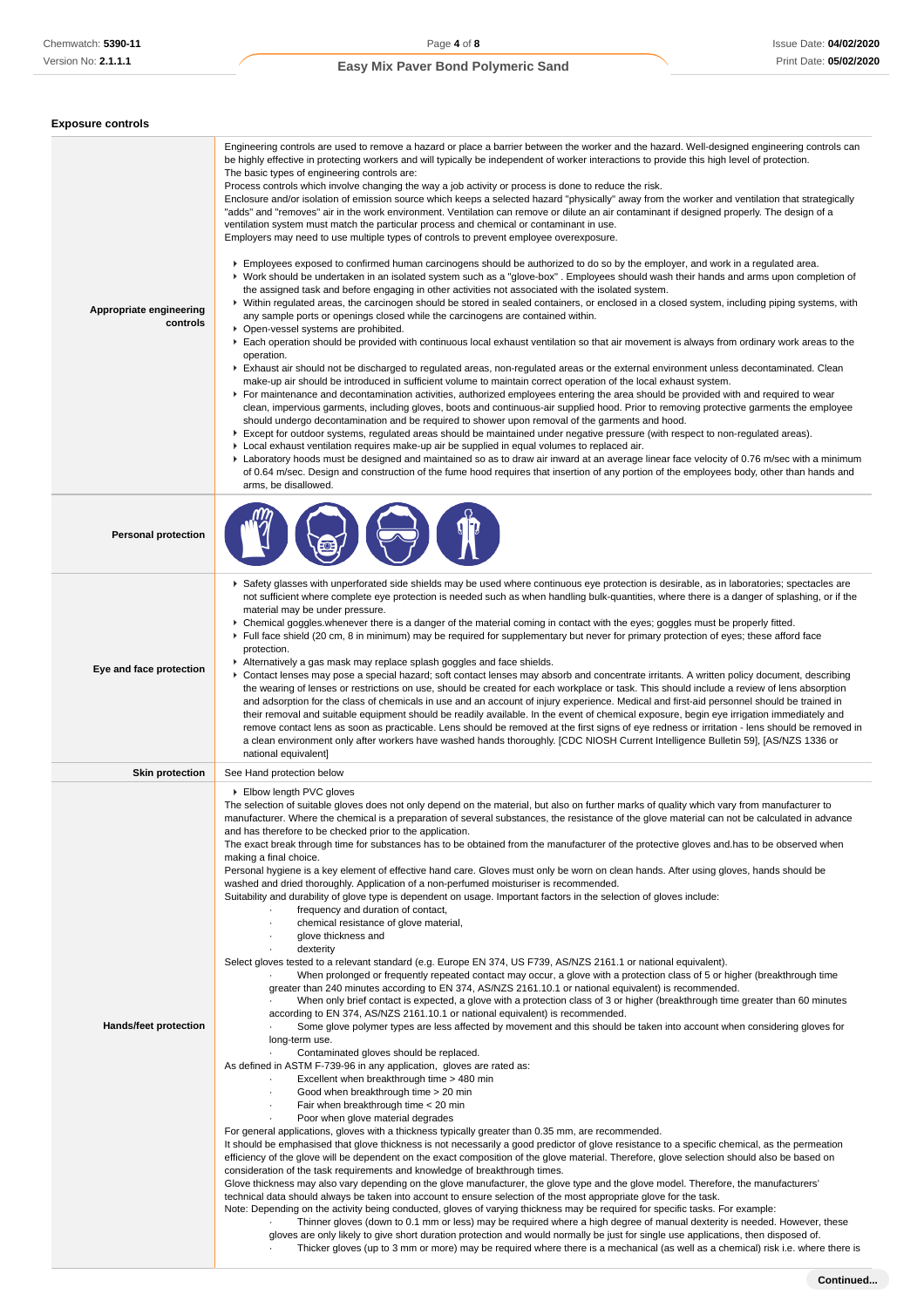|                        | abrasion or puncture potential                                                                                                                                                                                                                                                                                                                                                                                                                                                                                                                                                                                                                                                                                                                                                                                                                                                                                                                                                                                                                                                                                                                                                                                                                                                                                                                                                                                                                                                                                                                                                                                                                                                                                                                                                                                                                    |
|------------------------|---------------------------------------------------------------------------------------------------------------------------------------------------------------------------------------------------------------------------------------------------------------------------------------------------------------------------------------------------------------------------------------------------------------------------------------------------------------------------------------------------------------------------------------------------------------------------------------------------------------------------------------------------------------------------------------------------------------------------------------------------------------------------------------------------------------------------------------------------------------------------------------------------------------------------------------------------------------------------------------------------------------------------------------------------------------------------------------------------------------------------------------------------------------------------------------------------------------------------------------------------------------------------------------------------------------------------------------------------------------------------------------------------------------------------------------------------------------------------------------------------------------------------------------------------------------------------------------------------------------------------------------------------------------------------------------------------------------------------------------------------------------------------------------------------------------------------------------------------|
|                        | Gloves must only be worn on clean hands. After using gloves, hands should be washed and dried thoroughly. Application of a non-perfumed<br>moisturiser is recommended.                                                                                                                                                                                                                                                                                                                                                                                                                                                                                                                                                                                                                                                                                                                                                                                                                                                                                                                                                                                                                                                                                                                                                                                                                                                                                                                                                                                                                                                                                                                                                                                                                                                                            |
|                        | Experience indicates that the following polymers are suitable as glove materials for protection against undissolved, dry solids, where abrasive<br>particles are not present.                                                                                                                                                                                                                                                                                                                                                                                                                                                                                                                                                                                                                                                                                                                                                                                                                                                                                                                                                                                                                                                                                                                                                                                                                                                                                                                                                                                                                                                                                                                                                                                                                                                                     |
|                        | polychloroprene.<br>• nitrile rubber.                                                                                                                                                                                                                                                                                                                                                                                                                                                                                                                                                                                                                                                                                                                                                                                                                                                                                                                                                                                                                                                                                                                                                                                                                                                                                                                                                                                                                                                                                                                                                                                                                                                                                                                                                                                                             |
|                        | butyl rubber.                                                                                                                                                                                                                                                                                                                                                                                                                                                                                                                                                                                                                                                                                                                                                                                                                                                                                                                                                                                                                                                                                                                                                                                                                                                                                                                                                                                                                                                                                                                                                                                                                                                                                                                                                                                                                                     |
|                        | $\blacktriangleright$ fluorocaoutchouc.                                                                                                                                                                                                                                                                                                                                                                                                                                                                                                                                                                                                                                                                                                                                                                                                                                                                                                                                                                                                                                                                                                                                                                                                                                                                                                                                                                                                                                                                                                                                                                                                                                                                                                                                                                                                           |
|                        | polyvinyl chloride.                                                                                                                                                                                                                                                                                                                                                                                                                                                                                                                                                                                                                                                                                                                                                                                                                                                                                                                                                                                                                                                                                                                                                                                                                                                                                                                                                                                                                                                                                                                                                                                                                                                                                                                                                                                                                               |
|                        | Gloves should be examined for wear and/ or degradation constantly.                                                                                                                                                                                                                                                                                                                                                                                                                                                                                                                                                                                                                                                                                                                                                                                                                                                                                                                                                                                                                                                                                                                                                                                                                                                                                                                                                                                                                                                                                                                                                                                                                                                                                                                                                                                |
| <b>Body protection</b> | See Other protection below                                                                                                                                                                                                                                                                                                                                                                                                                                                                                                                                                                                                                                                                                                                                                                                                                                                                                                                                                                                                                                                                                                                                                                                                                                                                                                                                                                                                                                                                                                                                                                                                                                                                                                                                                                                                                        |
| Other protection       | Employees working with confirmed human carcinogens should be provided with, and be required to wear, clean, full body protective clothing<br>(smocks, coveralls, or long-sleeved shirt and pants), shoe covers and gloves prior to entering the regulated area. [AS/NZS ISO 6529:2006 or<br>national equivalent]<br>Employees engaged in handling operations involving carcinogens should be provided with, and required to wear and use half-face filter-type<br>respirators with filters for dusts, mists and fumes, or air purifying canisters or cartridges. A respirator affording higher levels of protection may<br>be substituted. [AS/NZS 1715 or national equivalent]<br>Emergency deluge showers and eyewash fountains, supplied with potable water, should be located near, within sight of, and on the same<br>level with locations where direct exposure is likely.<br>▶ Prior to each exit from an area containing confirmed human carcinogens, employees should be required to remove and leave protective<br>clothing and equipment at the point of exit and at the last exit of the day, to place used clothing and equipment in impervious containers at<br>the point of exit for purposes of decontamination or disposal. The contents of such impervious containers must be identified with suitable<br>labels. For maintenance and decontamination activities, authorized employees entering the area should be provided with and required to<br>wear clean, impervious garments, including gloves, boots and continuous-air supplied hood.<br>► Prior to removing protective garments the employee should undergo decontamination and be required to shower upon removal of the<br>garments and hood.<br>• Overalls.<br>P.V.C. apron.<br>▶ Barrier cream.<br>Skin cleansing cream.<br>$\blacktriangleright$ Eye wash unit. |

#### **Respiratory protection**

Particulate. (AS/NZS 1716 & 1715, EN 143:2000 & 149:001, ANSI Z88 or national equivalent)

| <b>Required Minimum Protection Factor</b> | <b>Half-Face Respirator</b> | <b>Full-Face Respirator</b> | <b>Powered Air Respirator</b> |
|-------------------------------------------|-----------------------------|-----------------------------|-------------------------------|
| up to 10 x ES                             | P <sub>1</sub><br>Air-line* |                             | PAPR-P1                       |
| up to $50 \times ES$                      | Air-line**                  | P <sub>2</sub>              | PAPR-P2                       |
| up to $100 \times ES$                     |                             | P <sub>3</sub>              |                               |
|                                           |                             | Air-line*                   |                               |
| $100 + x ES$                              |                             | Air-line**                  | PAPR-P3                       |

\* - Negative pressure demand \*\* - Continuous flow

A(All classes) = Organic vapours, B AUS or B1 = Acid gasses, B2 = Acid gas or hydrogen cyanide(HCN), B3 = Acid gas or hydrogen cyanide(HCN), E = Sulfur dioxide(SO2), G = Agricultural chemicals, K = Ammonia(NH3), Hg = Mercury, NO = Oxides of nitrogen, MB = Methyl bromide, AX = Low boiling point organic compounds(below 65 degC)

Respirators may be necessary when engineering and administrative controls do not adequately prevent exposures.

- The decision to use respiratory protection should be based on professional judgment that takes into account toxicity information, exposure measurement data, and frequency and likelihood of the worker's exposure - ensure users are not subject to high thermal loads which may result in heat stress or distress due to personal protective equipment (powered, positive flow, full face apparatus may be an option).
- Published occupational exposure limits, where they exist, will assist in determining the adequacy of the selected respiratory protection. These may be government mandated or vendor recommended.
- ▶ Certified respirators will be useful for protecting workers from inhalation of particulates when properly selected and fit tested as part of a complete respiratory protection program.

Use approved positive flow mask if significant quantities of dust becomes airborne.

Try to avoid creating dust conditions.

### **SECTION 9 PHYSICAL AND CHEMICAL PROPERTIES**

#### **Information on basic physical and chemical properties**

| Appearance                                        | Beige coloured fine solid; insoluble in water. |                                                   |                |
|---------------------------------------------------|------------------------------------------------|---------------------------------------------------|----------------|
|                                                   |                                                |                                                   |                |
| <b>Physical state</b>                             | <b>Divided Solid</b>                           | Relative density (Water = $1$ )                   | 1.5 (bulk)     |
| Odour                                             | Not Available                                  | <b>Partition coefficient n-octanol</b><br>/ water | Not Available  |
| <b>Odour threshold</b>                            | Not Available                                  | Auto-ignition temperature (°C)                    | Not Applicable |
| pH (as supplied)                                  | Not Applicable                                 | <b>Decomposition temperature</b>                  | Not Available  |
| Melting point / freezing point<br>(°C)            | Not Available                                  | Viscosity (cSt)                                   | Not Applicable |
| Initial boiling point and boiling<br>range $(°C)$ | Not Applicable                                 | Molecular weight (g/mol)                          | Not Applicable |
| Flash point (°C)                                  | Not Applicable                                 | <b>Taste</b>                                      | Not Available  |
| <b>Evaporation rate</b>                           | Not Available                                  | <b>Explosive properties</b>                       | Not Available  |
| Flammability                                      | Not Applicable                                 | <b>Oxidising properties</b>                       | Not Available  |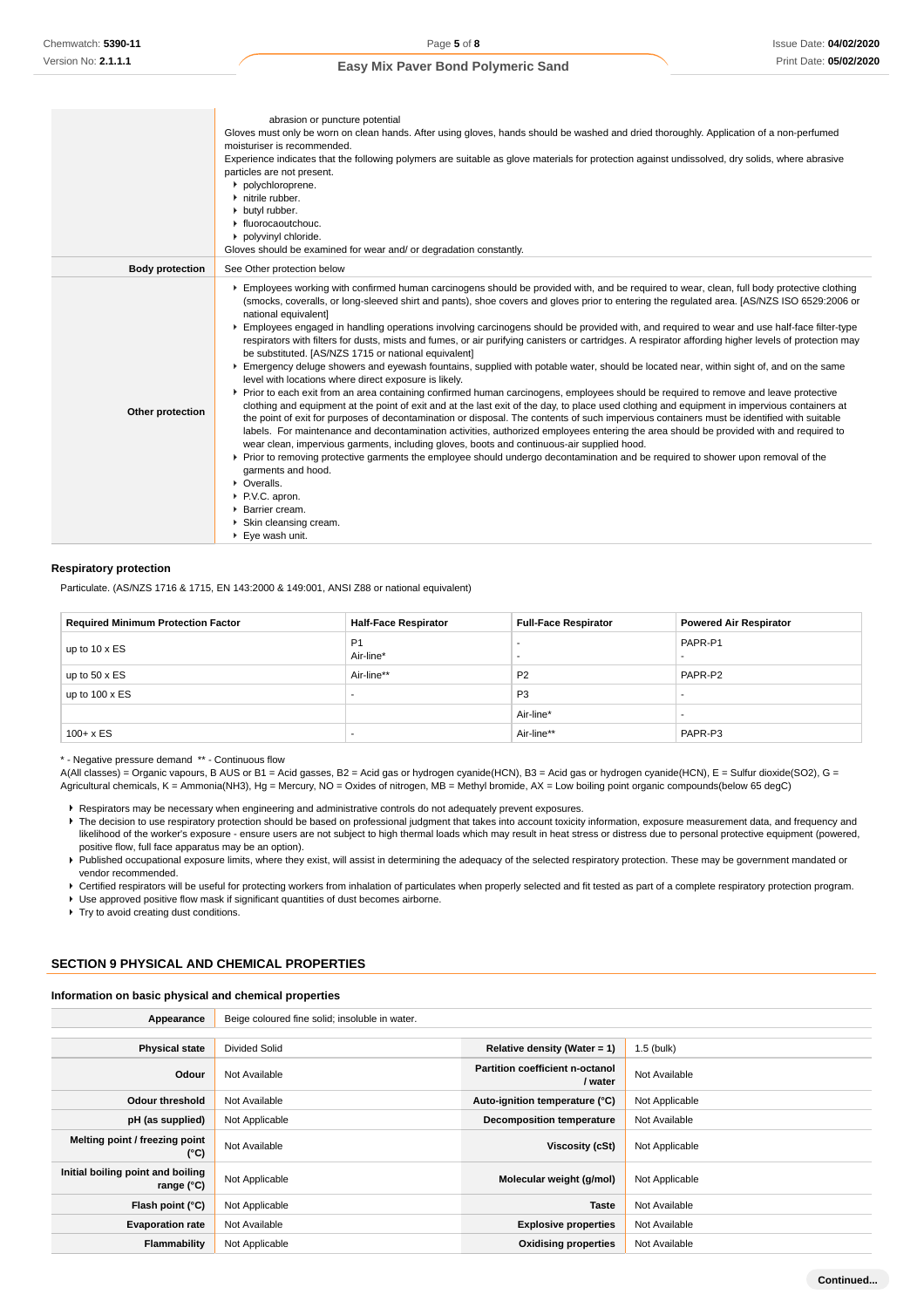| Upper Explosive Limit (%)  | Not Applicable | Surface Tension (dyn/cm or<br>$mN/m$ ) | Not Applicable |
|----------------------------|----------------|----------------------------------------|----------------|
| Lower Explosive Limit (%)  | Not Applicable | <b>Volatile Component (%vol)</b>       | Not Available  |
| Vapour pressure (kPa)      | Not Applicable | Gas group                              | Not Available  |
| Solubility in water        | Immiscible     | pH as a solution (1%)                  | Not Applicable |
| Vapour density $(Air = 1)$ | Not Available  | VOC g/L                                | Not Available  |

## **SECTION 10 STABILITY AND REACTIVITY**

| Reactivity                                 | See section 7                                                                                                                        |
|--------------------------------------------|--------------------------------------------------------------------------------------------------------------------------------------|
| <b>Chemical stability</b>                  | • Unstable in the presence of incompatible materials.<br>▶ Product is considered stable.<br>Hazardous polymerisation will not occur. |
| Possibility of hazardous<br>reactions      | See section 7                                                                                                                        |
| <b>Conditions to avoid</b>                 | See section 7                                                                                                                        |
| Incompatible materials                     | See section 7                                                                                                                        |
| <b>Hazardous decomposition</b><br>products | See section 5                                                                                                                        |

## **SECTION 11 TOXICOLOGICAL INFORMATION**

## **Information on toxicological effects**

| <b>Inhaled</b>                               | Inhalation of dusts, generated by the material during the course of normal handling, may produce severe damage to the health of the individual.<br>Relatively small amounts absorbed from the lungs may prove fatal.<br>Persons with impaired respiratory function, airway diseases and conditions such as emphysema or chronic bronchitis, may incur further disability<br>if excessive concentrations of particulate are inhaled.<br>If prior damage to the circulatory or nervous systems has occurred or if kidney damage has been sustained, proper screenings should be<br>conducted on individuals who may be exposed to further risk if handling and use of the material result<br>in excessive exposures. |                            |                                 |   |
|----------------------------------------------|--------------------------------------------------------------------------------------------------------------------------------------------------------------------------------------------------------------------------------------------------------------------------------------------------------------------------------------------------------------------------------------------------------------------------------------------------------------------------------------------------------------------------------------------------------------------------------------------------------------------------------------------------------------------------------------------------------------------|----------------------------|---------------------------------|---|
| Ingestion                                    | Accidental ingestion of the material may be severely damaging to the health of the individual; animal experiments indicate that ingestion of less<br>than 5 gram may be fatal.                                                                                                                                                                                                                                                                                                                                                                                                                                                                                                                                     |                            |                                 |   |
| <b>Skin Contact</b>                          | Open cuts, abraded or irritated skin should not be exposed to this material<br>Entry into the blood-stream, through, for example, cuts, abrasions or lesions, may produce systemic injury with harmful effects. Examine the skin<br>prior to the use of the material and ensure that any external damage is suitably protected.<br>Skin contact with the material may produce severe damage to the health of the individual; systemic effects may result following absorption and<br>these may be fatal.                                                                                                                                                                                                           |                            |                                 |   |
| Eye                                          | Although the material is not thought to be an irritant (as classified by EC Directives), direct contact with the eye may cause transient discomfort<br>characterised by tearing or conjunctival redness (as with windburn). Slight abrasive damage may also result.                                                                                                                                                                                                                                                                                                                                                                                                                                                |                            |                                 |   |
| <b>Chronic</b>                               | Substance accumulation, in the human body, may occur and may cause some concern following repeated or long-term occupational exposure.<br>Long term exposure to high dust concentrations may cause changes in lung function i.e. pneumoconiosis, caused by particles less than 0.5<br>micron penetrating and remaining in the lung.                                                                                                                                                                                                                                                                                                                                                                                |                            |                                 |   |
| Easy Mix Paver Bond<br><b>Polymeric Sand</b> | <b>TOXICITY</b><br><b>IRRITATION</b><br>Not Available<br>Not Available                                                                                                                                                                                                                                                                                                                                                                                                                                                                                                                                                                                                                                             |                            |                                 |   |
| graded sand                                  | <b>TOXICITY</b><br><b>IRRITATION</b><br>Oral (rat) LD50: =500 mg/kg <sup>[2]</sup><br>Not Available                                                                                                                                                                                                                                                                                                                                                                                                                                                                                                                                                                                                                |                            |                                 |   |
| Legend:                                      | 1. Value obtained from Europe ECHA Registered Substances - Acute toxicity 2.* Value obtained from manufacturer's SDS. Unless otherwise<br>specified data extracted from RTECS - Register of Toxic Effect of chemical Substances                                                                                                                                                                                                                                                                                                                                                                                                                                                                                    |                            |                                 |   |
| <b>GRADED SAND</b>                           | No significant acute toxicological data identified in literature search.                                                                                                                                                                                                                                                                                                                                                                                                                                                                                                                                                                                                                                           |                            |                                 |   |
| <b>Acute Toxicity</b>                        | ×                                                                                                                                                                                                                                                                                                                                                                                                                                                                                                                                                                                                                                                                                                                  |                            | Carcinogenicity                 | × |
| <b>Skin Irritation/Corrosion</b>             | ×                                                                                                                                                                                                                                                                                                                                                                                                                                                                                                                                                                                                                                                                                                                  | ×<br><b>Reproductivity</b> |                                 |   |
| <b>Serious Eye Damage/Irritation</b>         | ×                                                                                                                                                                                                                                                                                                                                                                                                                                                                                                                                                                                                                                                                                                                  |                            | <b>STOT - Single Exposure</b>   | × |
| <b>Respiratory or Skin</b><br>sensitisation  | ×                                                                                                                                                                                                                                                                                                                                                                                                                                                                                                                                                                                                                                                                                                                  |                            | <b>STOT - Repeated Exposure</b> | × |
| <b>Mutagenicity</b>                          | ×                                                                                                                                                                                                                                                                                                                                                                                                                                                                                                                                                                                                                                                                                                                  |                            | <b>Aspiration Hazard</b>        | × |

Legend:  $\blacktriangleright$  - Data either not available or does not fill the criteria for classification  $\blacktriangleright$  – Data available to make classification

#### **SECTION 12 ECOLOGICAL INFORMATION**

#### **Toxicity**

|                                              | <b>ENDPOINT</b>  | <b>TEST DURATION (HR)</b> | <b>SPECIES</b> | <b>VALUE</b>     | <b>SOURCE</b>    |
|----------------------------------------------|------------------|---------------------------|----------------|------------------|------------------|
| Easy Mix Paver Bond<br><b>Polymeric Sand</b> | Not<br>Available | Not Available             | Not Available  | Not<br>Available | Not<br>Available |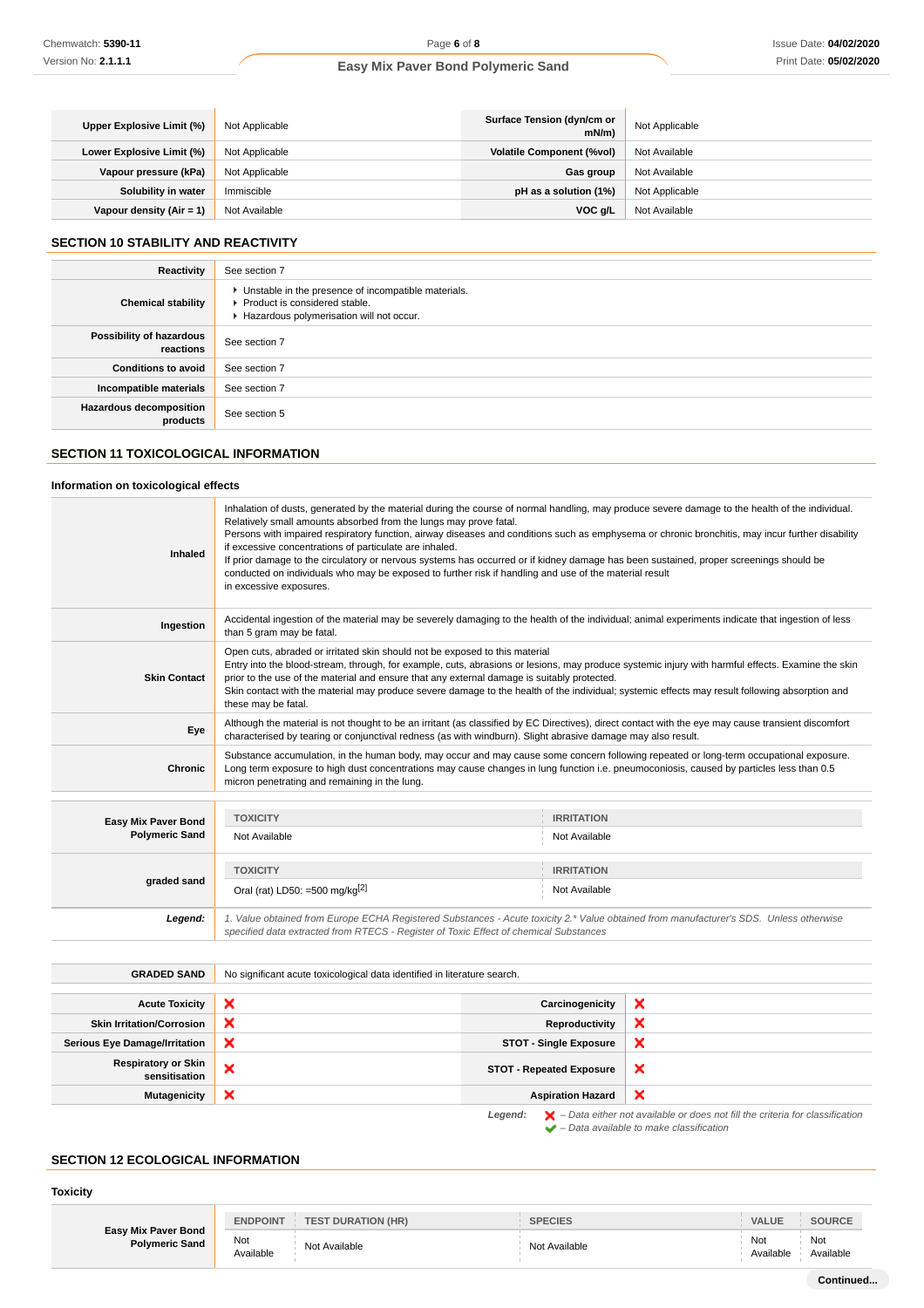| graded sand | <b>TEST DURATION (HR)</b><br><b>ENDPOINT</b><br>Not<br>Not Available<br>Available                   | <b>SPECIES</b><br>Not Available                                                                                                                                                                                                                                                          | VALUE<br>Not<br>Available | <b>SOURCE</b><br>Not<br>Available |
|-------------|-----------------------------------------------------------------------------------------------------|------------------------------------------------------------------------------------------------------------------------------------------------------------------------------------------------------------------------------------------------------------------------------------------|---------------------------|-----------------------------------|
| Leaend:     | Data 6. NITE (Japan) - Bioconcentration Data 7. METI (Japan) - Bioconcentration Data 8. Vendor Data | Extracted from 1. IUCLID Toxicity Data 2. Europe ECHA Registered Substances - Ecotoxicological Information - Aquatic Toxicity 3. EPIWIN Suite<br>V3.12 (QSAR) - Aquatic Toxicity Data (Estimated) 4. US EPA, Ecotox database - Aquatic Toxicity Data 5. ECETOC Aquatic Hazard Assessment |                           |                                   |

#### **DO NOT** discharge into sewer or waterways.

#### **Persistence and degradability**

| Ingredient | Persistence: Water/Soil               | Persistence: Air                      |
|------------|---------------------------------------|---------------------------------------|
|            | No Data available for all ingredients | No Data available for all ingredients |
|            |                                       |                                       |

| <b>Bioaccumulative potential</b> |                                       |  |
|----------------------------------|---------------------------------------|--|
| Ingredient                       | <b>Bioaccumulation</b>                |  |
|                                  | No Data available for all ingredients |  |
| Mobility in soil                 |                                       |  |
| Ingredient                       | <b>Mobility</b>                       |  |
|                                  | No Data available for all ingredients |  |

#### **SECTION 13 DISPOSAL CONSIDERATIONS**

#### **Waste treatment methods**

| Product / Packaging disposal | DO NOT allow wash water from cleaning or process equipment to enter drains.<br>It may be necessary to collect all wash water for treatment before disposal.<br>In all cases disposal to sewer may be subject to local laws and regulations and these should be considered first.<br>Where in doubt contact the responsible authority.<br>Recycle wherever possible or consult manufacturer for recycling options.<br>Consult State Land Waste Management Authority for disposal.<br>Bury residue in an authorised landfill.<br>Recycle containers if possible, or dispose of in an authorised landfill. |
|------------------------------|---------------------------------------------------------------------------------------------------------------------------------------------------------------------------------------------------------------------------------------------------------------------------------------------------------------------------------------------------------------------------------------------------------------------------------------------------------------------------------------------------------------------------------------------------------------------------------------------------------|

#### **SECTION 14 TRANSPORT INFORMATION**

#### **Labels Required**

| M- | <b>NO</b><br>$\sim$ |
|----|---------------------|
|    | . In                |

#### **Land transport (ADG): NOT REGULATED FOR TRANSPORT OF DANGEROUS GOODS**

#### **Air transport (ICAO-IATA / DGR): NOT REGULATED FOR TRANSPORT OF DANGEROUS GOODS**

#### **Sea transport (IMDG-Code / GGVSee): NOT REGULATED FOR TRANSPORT OF DANGEROUS GOODS**

**Transport in bulk according to Annex II of MARPOL and the IBC code**

Not Applicable

## **SECTION 15 REGULATORY INFORMATION**

**Safety, health and environmental regulations / legislation specific for the substance or mixture**

#### **GRADED SAND IS FOUND ON THE FOLLOWING REGULATORY LISTS**

| Australia Exposure Standards                                                 | Chemical Footprint Project - Chemicals of High Concern List                        |
|------------------------------------------------------------------------------|------------------------------------------------------------------------------------|
| Australia Hazardous Chemical Information System (HCIS) - Hazardous Chemicals | International Agency for Research on Cancer (IARC) - Agents Classified by the IARC |
| Australia Inventory of Chemical Substances (AICS)                            | Monographs                                                                         |
|                                                                              | International Agency for Research on Cancer (IARC) - Agents Classified by the IARC |

Monographs - Group 1 : Carcinogenic to humans

#### **National Inventory Status**

| <b>National Inventory</b>     | <b>Status</b>    |
|-------------------------------|------------------|
| Australia - AICS              | Yes              |
| Canada - DSL                  | Yes              |
| Canada - NDSL                 | No (graded sand) |
| China - IECSC                 | Yes              |
| Europe - EINEC / ELINCS / NLP | Yes              |
| Japan - ENCS                  | Yes              |
| Korea - KECI                  | Yes              |